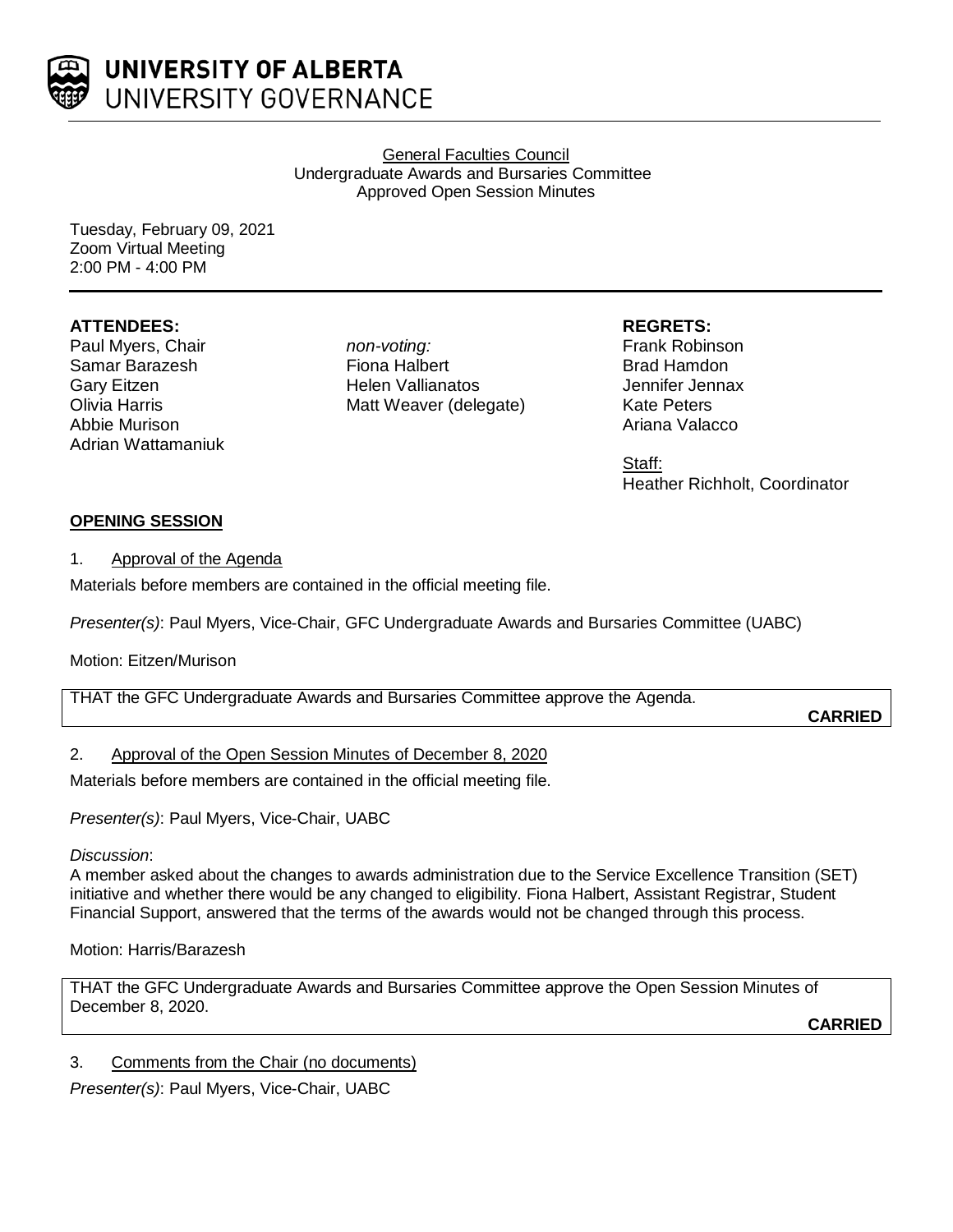*Discussion*: The Vice-Chair had no comments.

## **ACTION ITEMS**

#### 4. New Annually Funded Financial Supports for Approval

Materials before members are contained in the official meeting file.

*Presenter(s)*: Fiona Halbert, Assistant Registrar, Student Financial Support; Allen Wolfe, Specialist, Student Financial Support, Office of the Registrar; Shari Klassen, Specialist, Student Financial Support, Office of the **Registrar** 

*Discussion*: There was no discussion.

#### Motion: Harris/Murison

THAT the GFC Undergraduate Awards and Bursaries Committee approve, with delegated authority from General Faculties Council, the following new annually funded Undergraduate Awards and Bursaries, as submitted by Student Financial Support and as set forth in Attachment 1, to be effective immediately:

- Richard B Shapka Bursary in Business
- Ken Holt Memorial Undergraduate Research Award
- Yatscoff Family Award in Medical Entrepreneurship
- Rexall Award in Pharmacy
- Leonard Ratzlaff Award in Music
- Canadian Horizontal Drilling Award in Environmental Science
- Dr Wajid Sayeed Award in Neurology
- Cembrowski Parmar Indigenous Award in Science

**CARRIED**

## 5. New Endowed Financial Supports for Approval

Materials before members are contained in the official meeting file.

*Presenter(s)*: Fiona Halbert, Assistant Registrar, Student Financial Support; Allen Wolfe, Specialist, Student Financial Support, Office of the Registrar; Shari Klassen, Specialist, Student Financial Support, Office of the Registrar

*Discussion*:

Members discussed how Faculties gauged intention when it was part of the award criteria.

## Motion: Murison/Eitzen

THAT the GFC Undergraduate Awards and Bursaries Committee approve, with delegated authority from General Faculties Council, the following new endowed Undergraduate Awards and Bursaries, as submitted by Student Financial Support and as set forth in Attachment 1, to be effective immediately:

- Talwar Contours Oral Surgery Award
- Chris and Kerry Mummery Award in Kinesiology, Sport, and Recreation
- Helen A Witt Academic Excellence Scholarship
- Medicine Class of 1979 Award
- Bauer-Maxfield Family Scholarship for Business
- Elaine M Kernahan (nee Wagner) Bursary in Nursing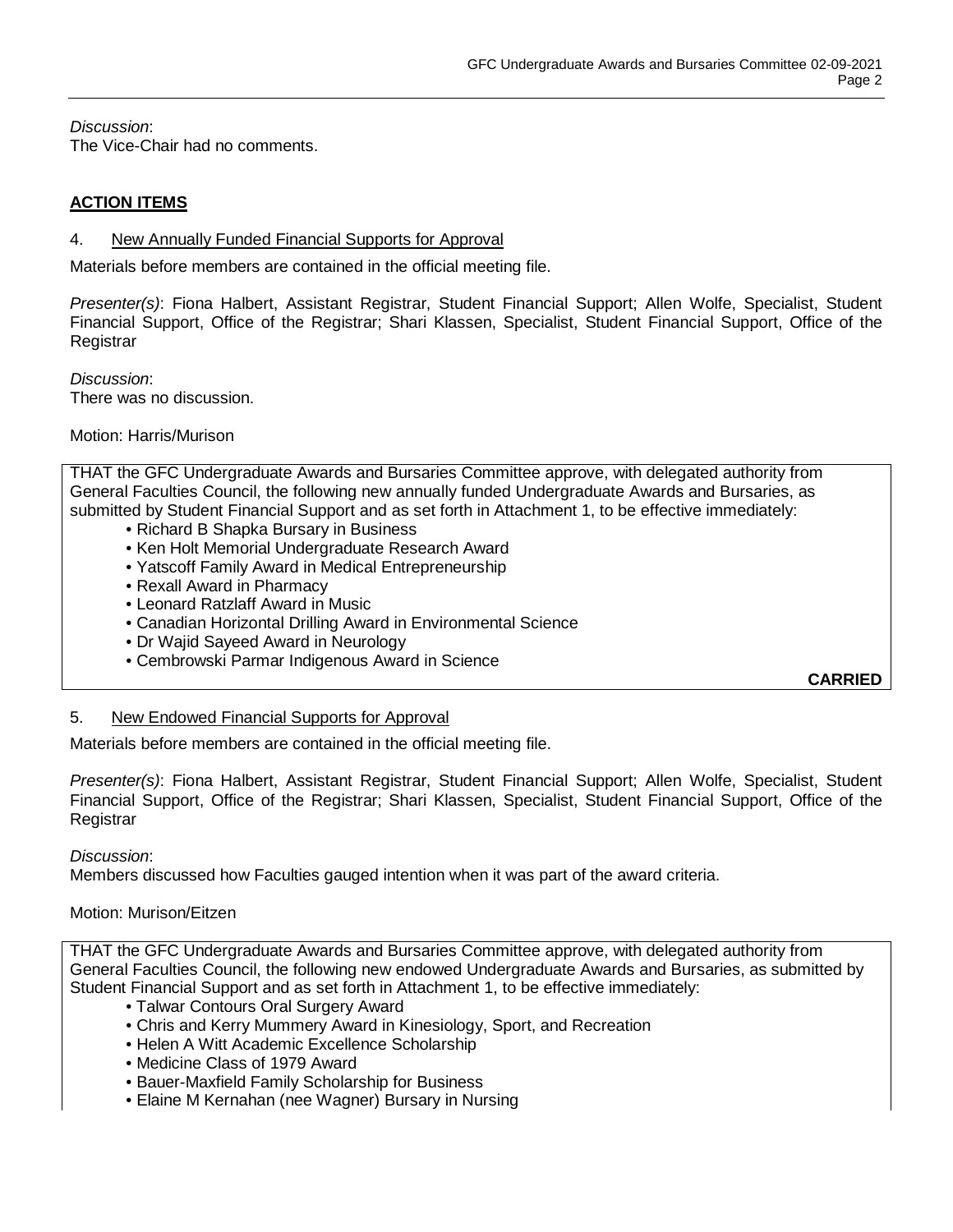# **CARRIED**

#### 6. Amended Financial Supports for Approval

Materials before members are contained in the official meeting file.

*Presenter(s)*: Fiona Halbert, Assistant Registrar, Student Financial Support; Allen Wolfe, Specialist, Student Financial Support, Office of the Registrar; Shari Klassen, Specialist, Student Financial Support, Office of the **Registrar** 

*Discussion*: There was no discussion.

Motion: Harris/Eitzen

THAT the GFC Undergraduate Awards and Bursaries Committee approve, with delegated authority from General Faculties Council, the following amended Undergraduate Awards and Bursaries, as submitted by Student Financial Support and as set forth in Attachment 1, to be effective immediately:

- Alberta School of Business Undergraduate Bursary
- Kaul Family Indigenous Student Bursary

**CARRIED**

## **DISCUSSION ITEMS**

#### 7. SET Rapid Process Improvement (RPI) – Merit-based Financial Support Centralization

Materials before members are contained in the official meeting file.

*Presenter(s)*: Fiona Halbert, Assistant Registrar, Student Financial Support

#### *Discussion*:

Ms Halbert gave a brief overview of the large scale centralization of the administration of merit-based undergraduate financial supports as a result of the SET initiative. She noted improved search functionality on the website, communications with students regarding the new process, how Student Financial Support (SFS) in the Office of the Registrar would work with the Faculties to determine program specific eligibility, and timelines for application and disbursement.

Members discussed whether requiring students to fill out an application for an award that previously did not require an application was an equity issue.

Ms Halbert explained that the basic application was very brief and that SFS was working to ensure that students were aware of the changes and when applications would be required.

A member noted that it would be useful to offer students help with applications.

Ms Halbert replied that there were already tips for students on the website and that SFS would be working to improve the information and supports available to students for this.

## 8. Question Period

There were no questions.

## **INFORMATION REPORTS**